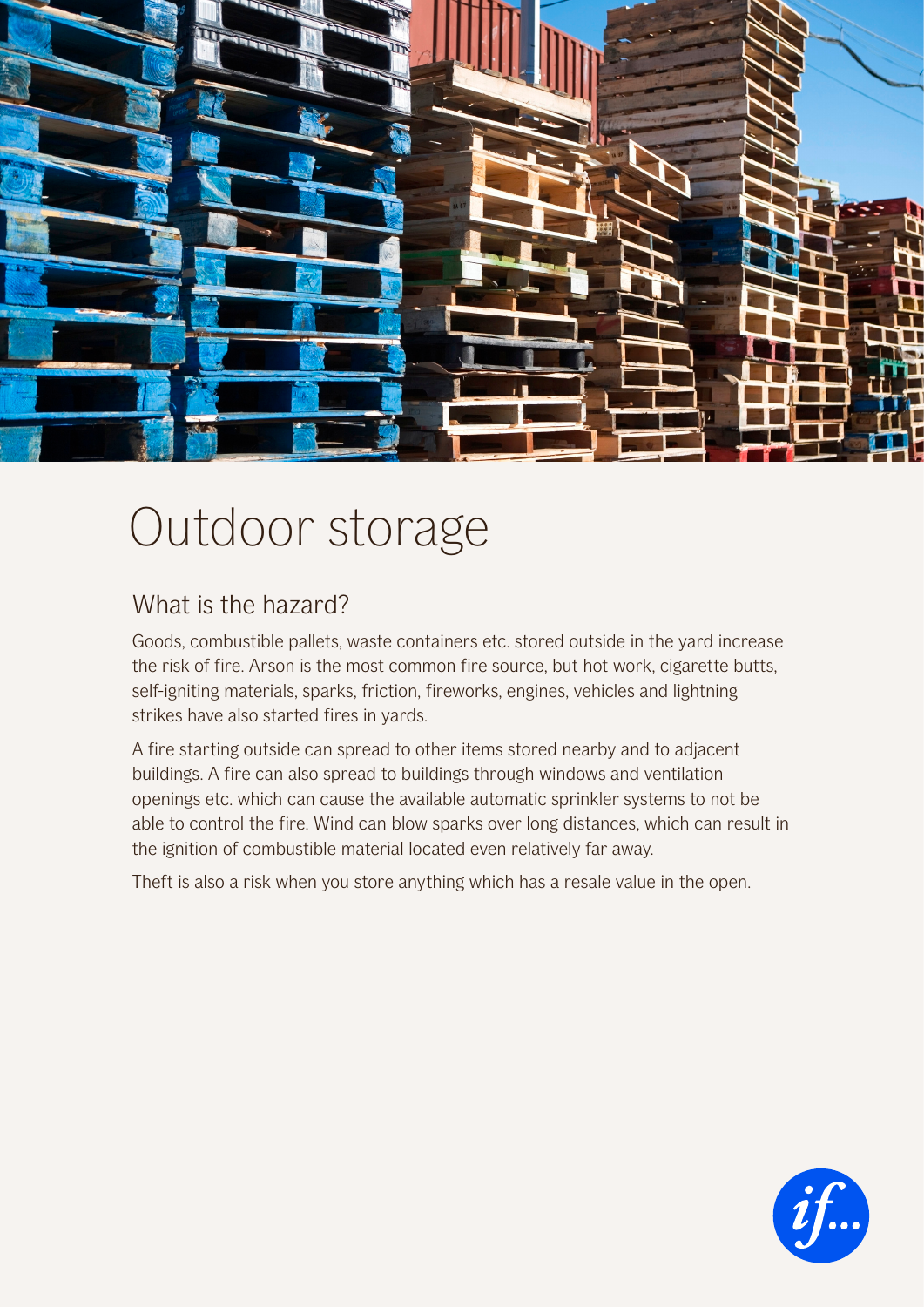## How to reduce the risk

- Remove all excess storage and waste from the yard. This includes items such as idle pallets, discarded crates, dismantled machine parts, excess materials from installation or construction work, items left by contractors, and waste from production or other operations.
- The storage of combustibles should not be allowed closer than 10 metres from the buildings, or 15 metres if the walls contain combustible insulation. Plan carefully how to store items that cannot be stored inside. The preferred way is to store items inside purpose-built sheds and containers made of metal or other suitable materials. If the outside wall is a classified fire wall without any openings, items can be stored next to it.
- Do not store any combustibles under canopies, unless the sprinkler protection is designed for this specific fire load.
- A minimum distance of 10 metres should also be kept from public highways, railways, and possible ignition sources such as incinerators.
- Ensure that waste is regularly transported away to prevent the overfilling of waste containers.
- If you allow smoking in the yard, choose and mark carefully the locations where smoking is permitted, and ensure that there are fire-proof ash receptacles provided.
- Prohibit the parking of cars and other motor vehicles alongside buildings or stored goods. Preferably the cars should be parked outside the fenced area, and heavy equipment should be parked in purpose-built garages or in clearly marked safe places in the yard.
- Keep an eye on the parking of vehicles during coffee and other breaks. They should never be left closer than 10 metres away from combustible structures or materials.
- Regular inspections or surveillance should be in force.
- Battery charging areas should have smoke & heat ventilation installed.
- Portable fire extinguishers should be available near the entrance.
- The extinguishers should be suitable for use on electrical fires.
- Rooms should be provided with automatic sprinkler protection (12.5 mm/min)